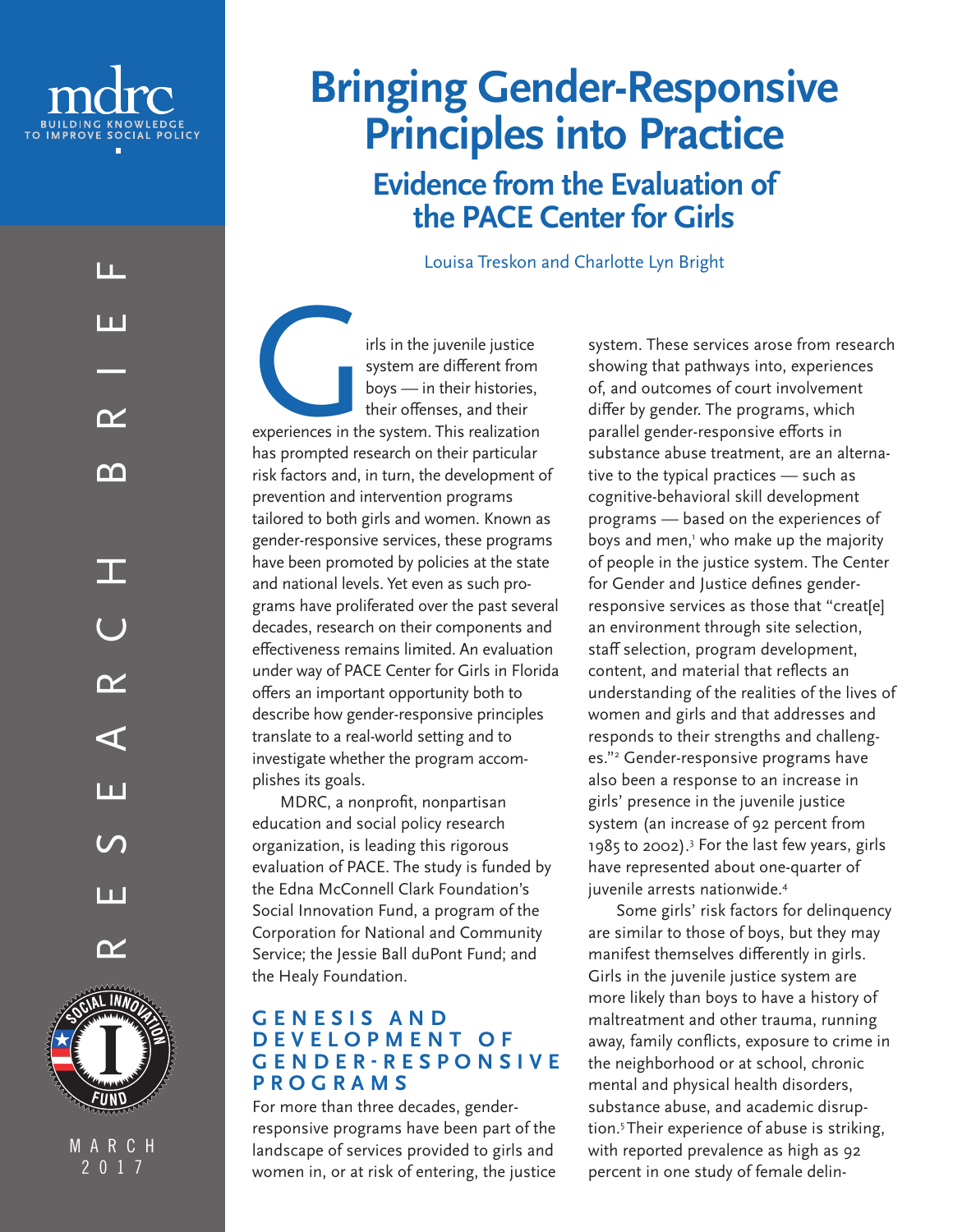quents.6 Some risk factors, such as dating much older partners and self-harm, are almost never seen in male offenders.<sup>7</sup>

Research conducted as far back as the 1970s focused attention on women's and girls' experiences in the court system. Research described how the juvenile court functioned to curtail girls' "acting out" behavior, in particular their sexual behavior, by sanctioning them for minor and noncriminal acts, whereas boys were sanctioned for criminal offenses.<sup>8</sup> Twenty years later, research documented abuses within the juvenile justice system itself: physical and sexual abuse, neglect of health care for pregnant girls, sexual harassment, and male staff members watching girls showering or observing strip searches.<sup>9</sup>

In recognition of gender-responsive programs as an approach to better serve girls, federal policymakers have lent their support. Federal policy support crystallized with the 1992 amendment to the Juvenile Justice and Delinquency Prevention Act, which remains in effect to this day. This amendment specifically referred to the different needs of girls and boys and acknowledged that existing services were best suited to boys. The amendment provided funding support and technical assistance for states to implement gender-responsive approaches. It also encouraged providing community-based services for girls, rather than removing them from their homes, noting that, compared with boys, they frequently exhibit a high level of need but a lower level of risk to the community.<sup>10</sup> In 2004, the U.S. Department of Justice's Office of Juvenile Justice and Delinquency Prevention (OJJDP) created a Girls Study Group to further the research base around programming for girls.<sup>11</sup> OJJDP partnered with another national organization to create the National Girls Initiative, which provides training, technical assistance, and other resources to programs serving this population.12 OJJDP also released a statement about its commitment to provide funding for research about girls in the juvenile justice system.<sup>13</sup>

#### **W H A T I S K N O W N ABOUT THE FIELD**

Gender-responsive services are intended to address the different reasons girls and women commit crime within the context of an understanding of female development and their particular needs.14 While "good gender- [responsive] services begin with good services"15 — meaning that they are part of a strong program, with a competent staffthey are distinctive in bringing an awareness of girls' particular development and genderspecific issues into the program. Although there is some variability depending on the source, many descriptions of gender-responsive programming are markedly consistent. See the box on page 3 for a brief description of the most frequently articulated components.

The literature on gender-responsive programming in the criminal justice field largely focuses on components or organizing principles. Until recently, the literature on its effectiveness was extremely limited, and researchers have found it inconclusive.16 Findings from a few new studies, described below, strengthen the knowledge base, but more work is needed. Evidence is also lacking on the design and execution of services. Recent research suggests that, as with many other social services, gender-responsive program models may not always be implemented as planned, and the programs themselves are believed to be insufficient in number and not necessarily targeted to the greatest need.<sup>17</sup> A clearer picture of program operations, populations served, and outcomes would aid in determining how to implement gender-responsive services effectively.

Qualitative research on how girls and staff members experience gender-responsive programs is illuminating, reinforcing indications that the components may not always be used successfully. When asked what they wanted out of the services, participants told researchers that they wanted service providers to listen to and use their opinions about program content and delivery, have caring staff members (including mentors and role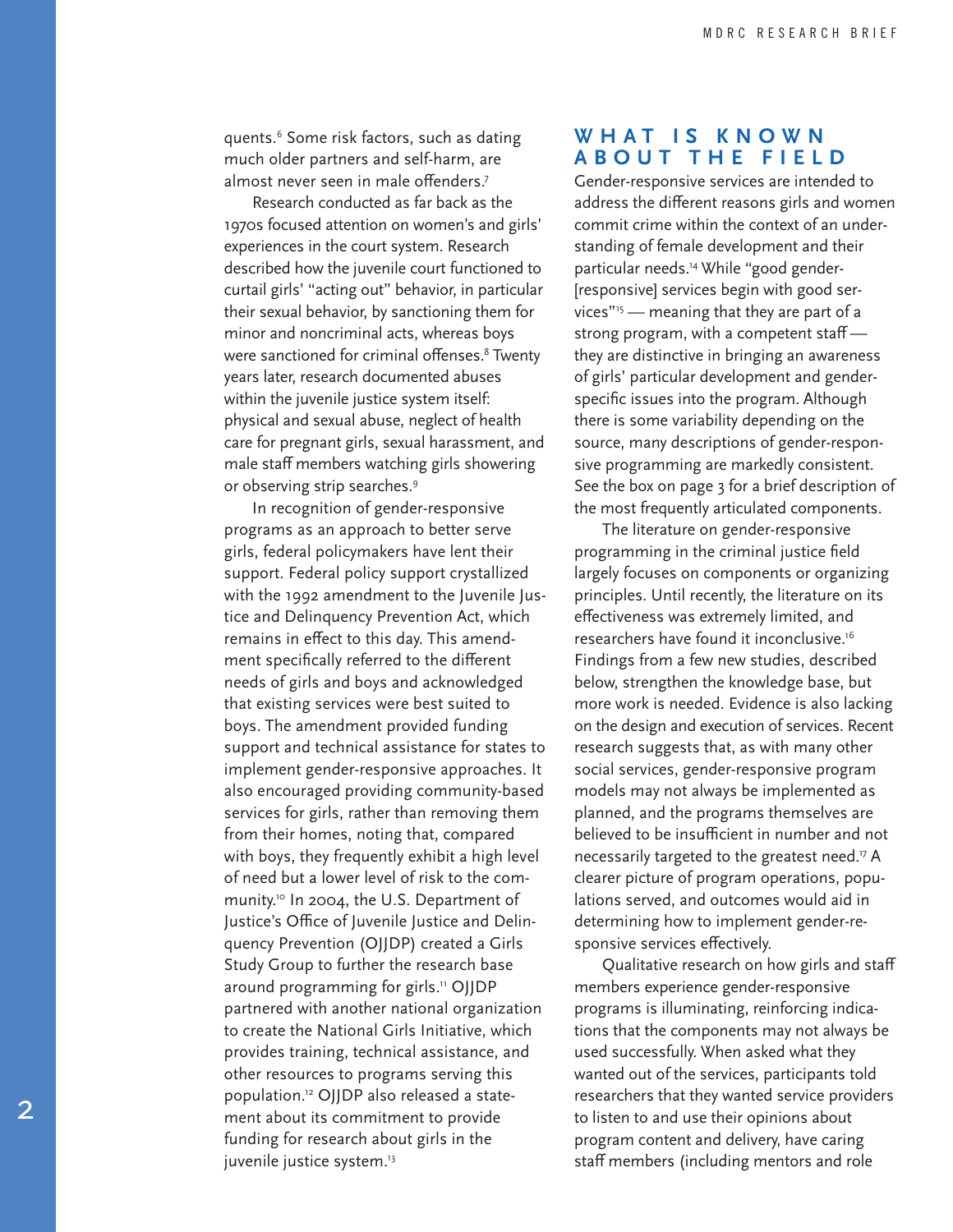### COMMON COMPONENTS OF GENDER-RESPONSIVE PROGRAMMING

#### **Principles**

**Focus on relationships.** Relationships are used as the basis for personal change. Because of the relational nature of female development, attention is paid to relationships between staff members and clients and between clients and important people in their lives.

**Safety.** Physical and emotional safety is essential, given the high rates of trauma and maltreatment in the populations served. Clients must be able to express themselves without fear of harm or reprisal.

**Attention to health, mental health, and substance use.** Healthy living is a focus, and attention is paid to physical, behavioral, and reproductive health issues of relevance to women.

**Cultural appropriateness and competence.** Services are consistent with clients' cultural values. Racism and discrimination in the broader society are recognized, and services are designed to promote equality. Given that women of color are overrepresented in criminal and juvenile justice systems, cultural competence, or the ability to interact with people of different cultures, and an intersectional approach, in which each person is understood as having a complex social identity, are particularly relevant.

**Response to sexism.** Female development is central to service provision, with a focus on the broader social forces that perpetuate sexism and gender-based discrimination.

**Strengths-based approach.** Rather than concentrating on deficits, staff members actively identify and build on clients' individual strengths to promote their empowerment.

**Holistic approach.** Services focus on the well-being of the whole person rather than treatment of a particular symptom or problem, in recognition of the complexities of girls' development.

**Family involvement.** Resolution of family conflict, common in girls' histories, and the development of positive family connections are a critical component of services. Family members are included in decisions and treatment.

#### **Services**

**Treatment for abuse and trauma.** Individual and group activities focus on acknowledging and responding to interpersonal trauma and maltreatment, more commonly experienced by females than males.

**Life skills.** Clients develop skills needed to make the transition to adulthood. This may reduce reliance on unhealthy relationships and promote women's independence.

**Educational and vocational opportunities.** Clients learn about and have access to educational and job-related opportunities that prepare them to pursue any field of interest, not just femaledominated professions.

**Community opportunities.** Connections to the wider community are encouraged through introductions and opportunities to join organizations or volunteer.

SOURCES: Developed from Chesney-Lind (2001); Dodge (2004); Grella and Joshi (2003); Iowa Commission on the Status of Women (1999); Greene, Peters, and Associates (1998); and Kerig and Schindler (2013).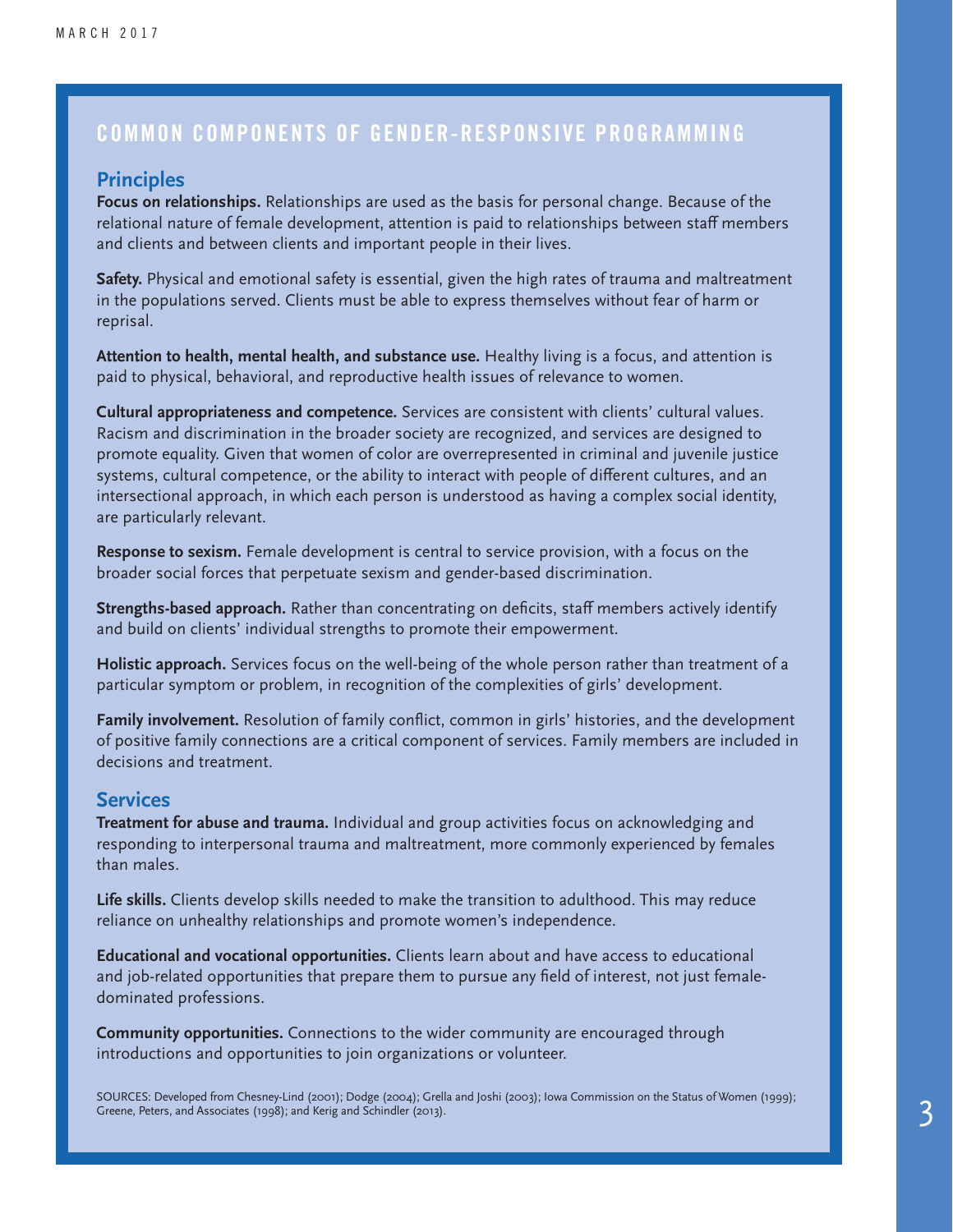## SELECTED GENDER-RESPONSIVE PROGRAMS AND RESEARCH FINDINGS

#### **Girls Circle**

The Girls Circle model was developed in the mid-1990s and has been used in many settings, including schools and mental health centers as well as juvenile justice. Delivered in a weekly, structured support group format, the program combines elements of motivational interviewing (an approach designed to increase desire for change), cultural responsiveness (recognition and respect for cultural differences), and traumainformed care (understanding and responding to the signs and effects of trauma). Facilitators complete gender-responsive training and work to promote healthy relationships, resilience, and skill-building. A recent evaluation of Girls Circle with girls on probation in Illinois showed a reduction in delinquent behaviors for participants compared with girls in traditional juvenile services.

For more information, see https:// onecirclefoundation.org/GC.aspx.

4

#### **SNAP Girls**

Stop Now and Plan (SNAP) is a set of crime prevention programs developed and used in Canada. SNAP Girls is unique in that it serves preadolescent girls exhibiting behaviors such as bullying or aggression. Its developers adapted a gender-neutral intervention that had proved ineffective for the girls they served, creating a program that promotes healthy choices and girls' development in relationship-building. The model includes individual, group, and parenting interventions as well as services to promote school engagement and success. A randomized controlled trial showed that, compared with girls on a waiting list, girls who participated in SNAP Girls had less problematic behavior, and the girls' parents showed improvements in their approach to parenting. Behavioral effects were still evident four years later.

For more information, see www.snapconnection.org. SOURCES: Gies et al. (2015); Kerig and Schindler (2013).

models), offer practical life skills and services to heal the effects of maltreatment, and focus on treatment rather than punishment.<sup>18</sup> For their part, program staff members wished they had better training to address trauma, resources to provide sex education and build relationship skills, more funding and policy support, and guidance on implementing elements of the gender-responsive model.<sup>19</sup> In sum, although gender-responsive components are relatively well defined in literature, implementation of these components requires ongoing and additional support.

Some recent studies have attempted to address the question of whether genderresponsive services are effective, and if so, for which groups. A study reporting on three randomized controlled trials of communitybased programs for girls in or at risk of entering the justice system found that gender-responsive programs showed shortterm gains in treatment persistence and

completion and in school attendance and achievement, and a decline in new offenses. In two of the groups the effect diminished over time, but one program showed longterm (four-year) success in reducing behavior problems.20 That program, SNAP Girls, is highlighted in the box above. Another study found that gender-responsive services for women in prison may be most effective for women with histories of being abused, especially in reducing depression and substance abuse.<sup>21</sup> In a third study, both boys and girls participated in either genderresponsive or traditional behavior-reinforcement programs in a detention facility. The study setting was unique in providing singlegender, gender-responsive services focusing on safety, strengths, and empowerment to both boys and girls. Outcomes of this study were that girls with trauma histories, mental health symptoms, and health-related complaints benefited more from gender-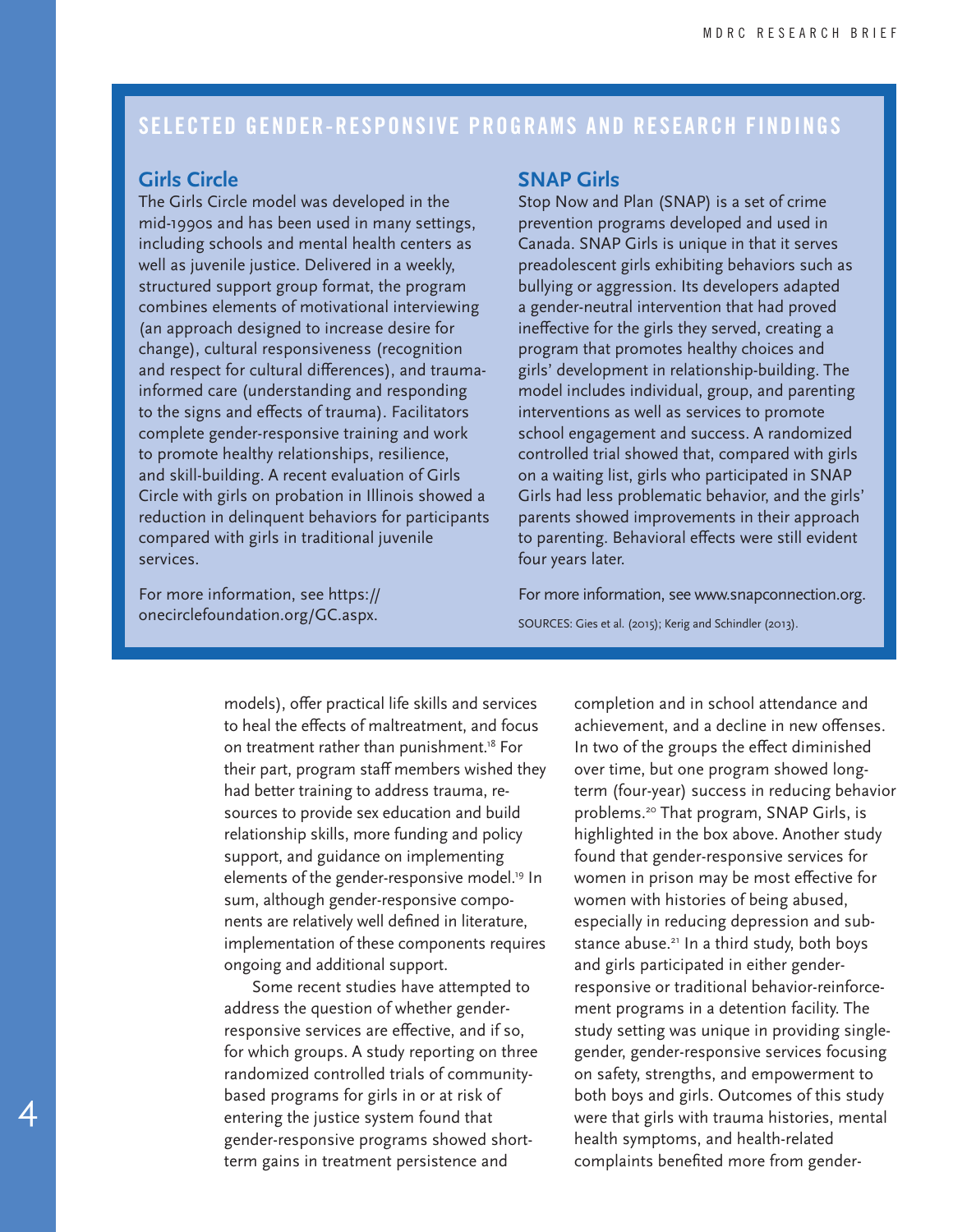responsive services than girls with only behavioral risk factors or boys regardless of risk factors.<sup>22</sup> In other words, girls and women with common risk factors for female offending may be the most appropriate target for gender-responsive services, and those with only behavioral risk factors may benefit from traditional interventions.

#### **THE PACE EVALUATION**

In response to the need to better understand gender-responsive services, the PACE evaluation aims to provide evidence on the implementation and effectiveness of PACE Center for Girls. Fourteen PACE centers participated in the evaluation during the two-year study enrollment period, from August 2013 through October 2015.23 This brief highlights the key findings of the implementation study; a forthcoming report describes PACE's implementation of its full set of services in greater detail.<sup>24</sup>

PACE has been using these findings to inform its ongoing program improvement efforts. More broadly, the evaluation makes a crucial contribution to knowledge on genderresponsive programs by providing a rich description of how PACE implements genderresponsive elements in its day-to-day work and comparing outcomes for girls randomly assigned to PACE with outcomes for a control group. The evaluation will also produce a cost-effectiveness analysis.

#### PACE's Gender-Responsive Model

PACE Center for Girls currently operates 19 nonresidential, year-round program sites across the state of Florida. Girls eligible for PACE, a voluntary program, are between the ages of 11 and 17, are typically struggling academically, and may exhibit behavioral problems, along with other risk factors for delinquency. PACE is unusual among genderresponsive programs in that it is a prevention and early intervention model, serving those at risk as well as those already involved with the justice system. Girls live primarily at home and attend PACE daily during normal school

hours and receive academic and social services. See Figure 1 for further details about the program model. Girls typically plan to attend PACE for approximately one year and often move on to other schools in their communities to complete their education.

PACE was founded in 1985 on the idea that girls involved in the juvenile justice system need different services from boys. At the time, the literature on gender-responsive programming was slim. PACE has adjusted its gender-responsive model over time to align with emerging research. In 2009, PACE began what its president and CEO described as "a year-and-a-half process of really making sure that the model was linked to the literature and was linked to the theory on what works with girls," and PACE still focuses on continuous quality improvement in an effort to improve services. This section describes the central components of PACE's gender-responsive approach at the time the research was conducted, providing examples of how these components were put in practice and of girls' experiences in the program.

PACE's model is specified through a set of broad principles that articulate the organization's overall mission and approach and a manual that provides particulars about how services should be provided. PACE provides its staff — managers, counselors, teachers, and support staff — with comprehensive training on its model and conducts ongoing quality assurance. The examples below show how PACE was able to enact many of the principles of gender-responsive programming described on page 3. Key to its success is how it defines these principles, weaves them into all aspects of service delivery, and focuses on training its staff to deliver the services.

#### Program Culture

PACE's program culture is the foundation for its gender-responsive services. PACE seeks to provide girls with a program that is safe and that integrates a focus on relationships, a strengths-based approach, and an understanding of trauma in all aspects of program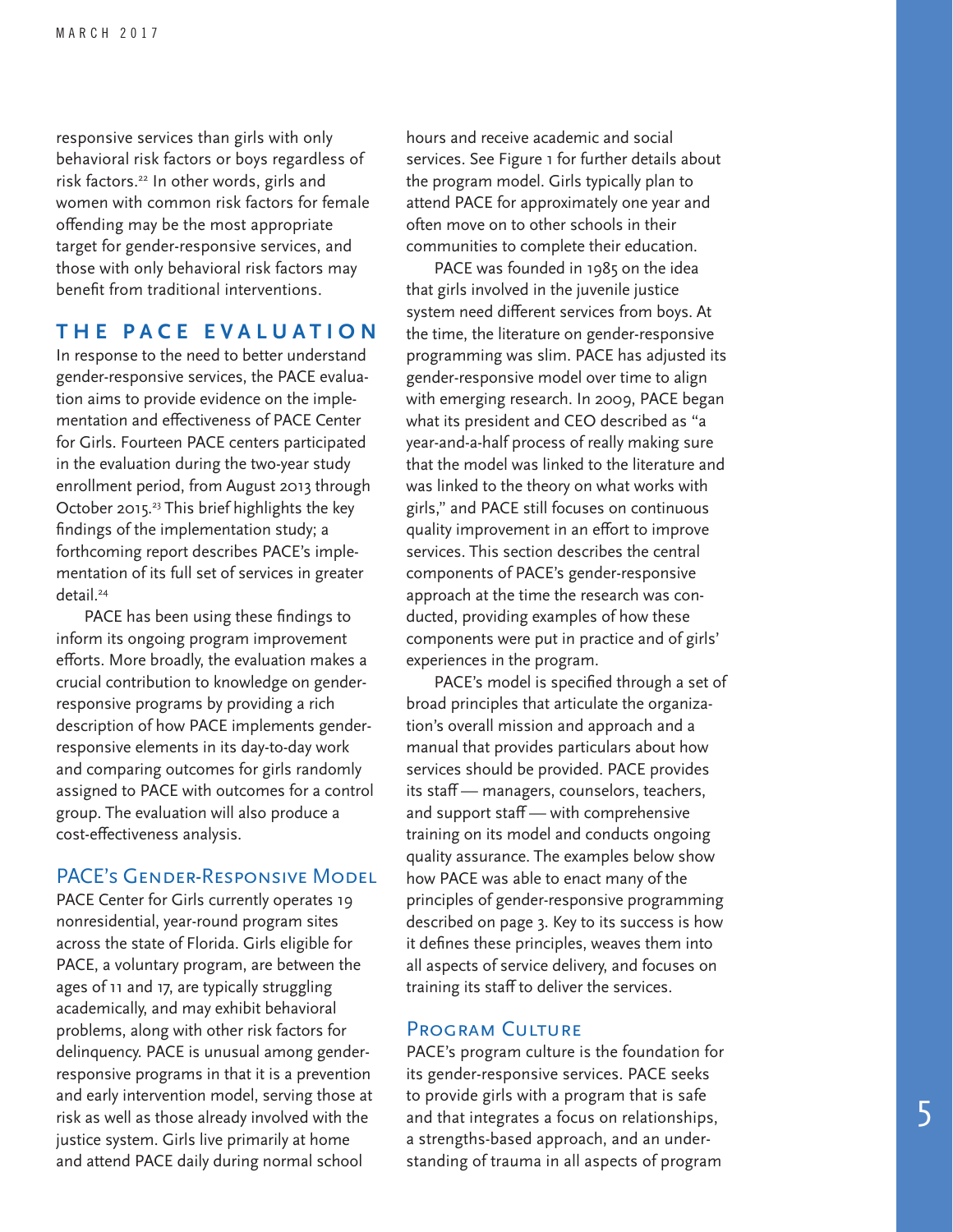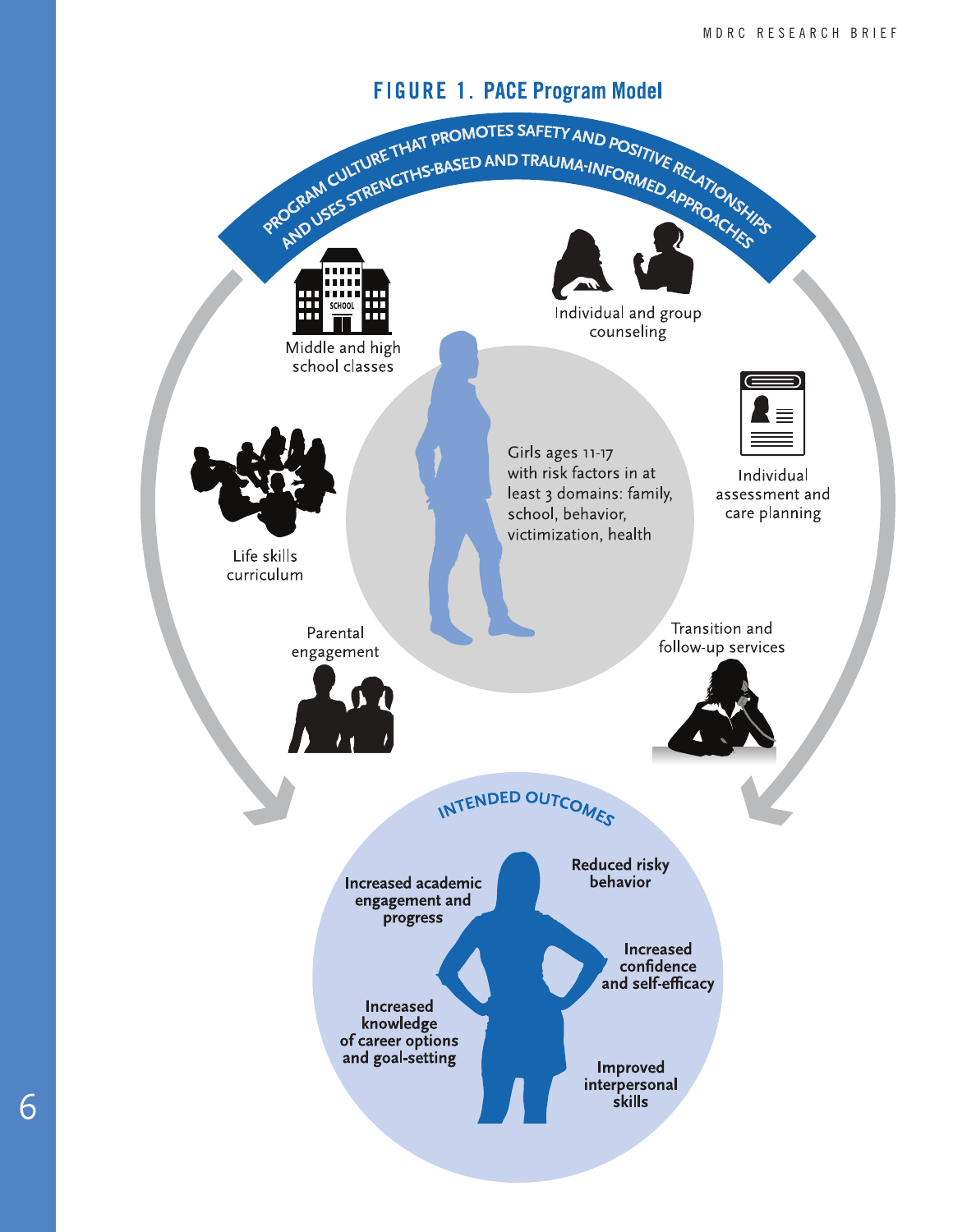delivery. PACE promotes its culture primarily through a set of values and guiding principles. New staff members receive training on these principles and the practice of gender-responsive services, strengths-based behavior management, and trauma-informed care, as discussed below. PACE is unique among gender-responsive programs in that it provides academic services alongside social services, and the gender-responsive approach is incorporated into academic services as well. As a result, PACE must train its teachers, whose professional backgrounds are different from those of counselors, on gender-responsive approaches that they may not have had exposure to.

The evaluation found that each PACE center in the study reflected a program culture that was consistent with PACE's values and guiding principles. Overall, staff members demonstrated a solid understanding of the principles of gender-responsive programming. Teachers who were newer to PACE and had less of a clinical background tended to show the least knowledge of these principles. This finding indicates that staff turnover, and the need to train new staff members on the program environment, can be a barrier to providing the intended culture.

#### *Relational Approach*

At PACE, staff relationships with girls are seen as central to implementing a gender-responsive approach and also to maintaining safety. To facilitate these relationships, PACE has a small staff-to-student ratio, averaging one staff member for every three girls. In interviews, staff members said that these relationships should be "loving," "family-like," "positive," and "supportive," and they emphasized the importance of knowing each girl and her background. Staff members model positive relationships through their interactions with each other and with the girls, and use peer mediation to help resolve conflicts between girls in the program. In addition, counselors work with girls on strategies to promote healthy relationships with their families and in their romantic relationships.

#### *Strengths-Based Approach*

A strengths-based approach, a concept that originated in the social work field, focuses on building on a girl's strengths and assets to help her achieve her goals. PACE incorporates a strengths-based approach throughout its activities. During one-on-one sessions, counselors help girls identify their strengths, and they refer back to those strengths when working with girls to address the challenges in their lives. Counselors also discuss girls' particular strengths in meetings with their parents or guardians. Staff members provide immediate recognition when they see a girl exhibiting positive behavior, like volunteering to help a classmate, and each center uses a rewards system to acknowledge girls' achievement of goals, such as maintaining good attendance.

#### *Trauma-Informed Approach*

A trauma-informed approach describes the way in which an organization operates to respond to the needs of those who have experienced trauma. PACE's traumainformed approach includes many elements of the best practices described by the Substance Abuse and Mental Health Services Administration.<sup>25</sup> PACE staff members are trained to understand the impact of trauma on a person's life, recognize the symptoms of trauma, and interact with girls in a way that avoids further traumatizing them and supports their healing. PACE's assessment process is used to identify potential sources of trauma in a girl's history. This information is used both to determine what support a girl might need to manage prior traumas and to understand the impact of trauma on a girl's behavior. Staff members described it as viewing a girl's behavior in the context of her experiences outside of PACE. If a girl is being disruptive in class, staff members try to understand whether there is an issue at home driving the behavior as opposed to taking a punitive approach.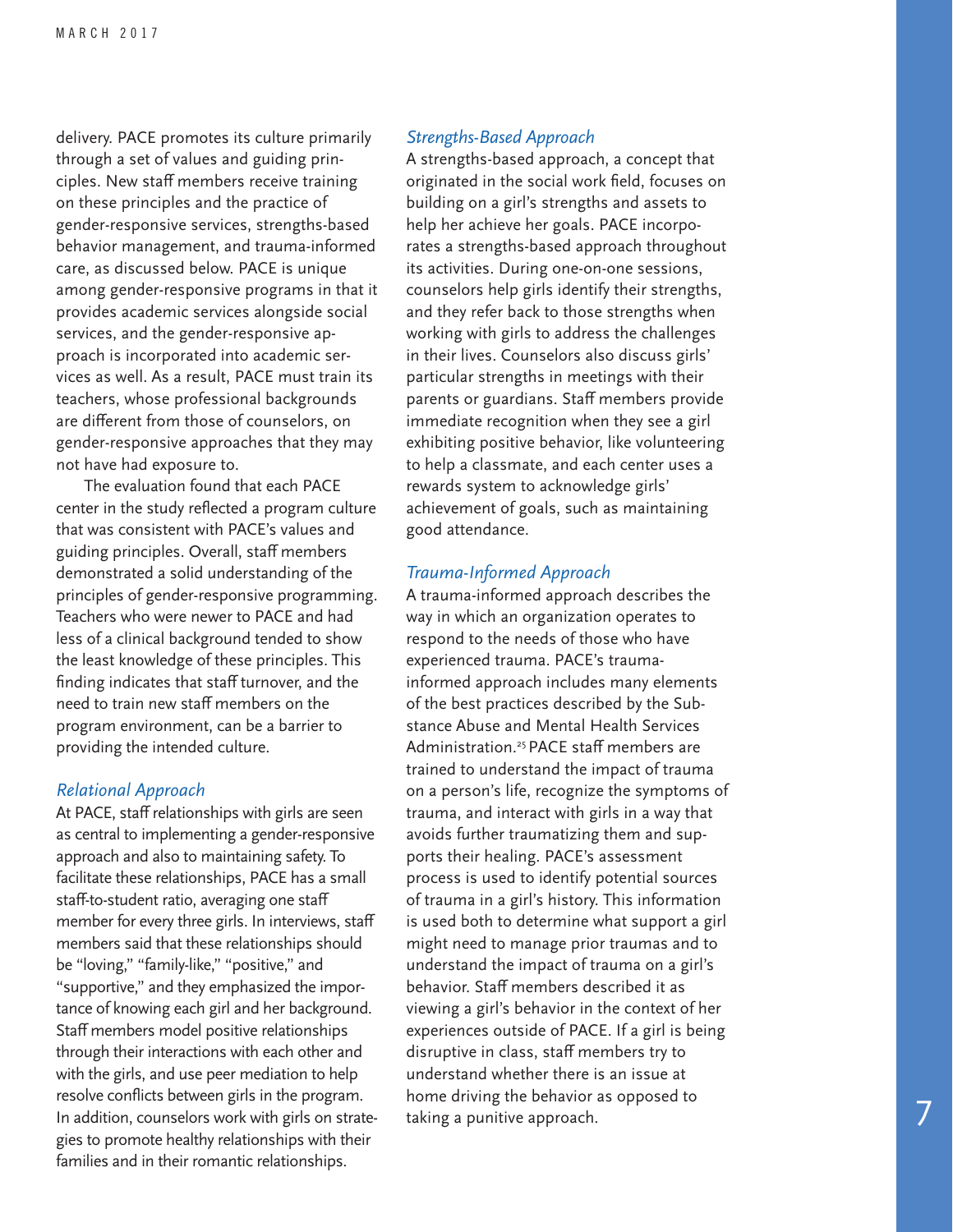#### *Safety*

PACE defines safety as an environment free from both physical and emotional threats. To promote physical safety, girls must check their personal belongings at the front desk when they arrive at PACE, and all visitors are screened before they can enter the facility. To prevent altercations among girls, staff members practice "sight and sound" supervision, ensuring that all girls are within hearing or sight of a staff member at all times. Preventing bullying is a particular focus; centers provide antibullying education through the life skills classes.

In interviews, staff members emphasized the importance of knowing the girls and their current situations as a way to maintain safety. When a girl enrolls, PACE evaluates her needs through a comprehensive assessment process to identify her risk factors and strengths. Daily communications among the staff provide updates on emergent issues with, or between, girls in the program. Staff members said they would pay close attention to girls they knew were in crisis. PACE tailors its approach to behavior management to each girl and her circumstances, but staff members consider the safety of all girls in the center when making decisions.

#### Life Skills Training

To support their well-being and transition to adulthood, PACE offers girls life skills education, including health topics such as physical and reproductive health, drug and alcohol abuse, and managing stress. At most PACE centers, girls attend life skills class, which is called Spirited Girls!, on a regular basis. PACE uses the Girls Circle curriculum (see box on page 4), which incorporates relational theory and trauma-informed and strengthsbased approaches.<sup>26</sup>

PACE also provides opportunities for career exploration and volunteer service. Girls take a career assessment and learn about possible career options, and the program works to strengthen girls' academic and "soft" skills (interpersonal skills and

good work habits) to support work readiness. Spirited Girls! covers such topics as résumé writing and interviewing. Girls also participate in a volunteer service project each semester to promote self-esteem, build work readiness skills, and contribute to the community.

#### Family Engagement

PACE builds family engagement into its program in several ways. Parents and guardians participate in intake activities, including visiting the center before a girl's enrollment. Once a girl is enrolled, counselors conduct a home visit within 30 days to assess the home environment. Counselors then meet monthly, ideally face to face, with a parent or guardian to provide updates on the girl's progress. Staff members also check in with parents if issues emerge.

In interviews, staff members said that parental engagement could be challenging. For example, some parents are part of their daughter's struggles, but the parents do not want to see or acknowledge their role. To encourage parental engagement, staff members try to help meet parents' needs, connecting them to resources such as food stamps or counseling. Counselors reported being flexible with meeting locations to accommodate parents' schedules. Staff members would also reach out to parents with positive news about their daughters. These positive reports could be a new experience for parents accustomed to hearing from school only when their daughter was in trouble. Parents mostly described positive interactions with the staff at PACE and appreciated the progress updates and scheduling flexibility.

#### Girls' Experience of Gender-Responsive Programming

The PACE evaluation gathered information about girls' experiences in the program and their perspectives on gender-responsive components. These data indicate that, overall, girls at PACE experience the genderresponsive culture as PACE intends. Most girls described PACE as a safe place, a place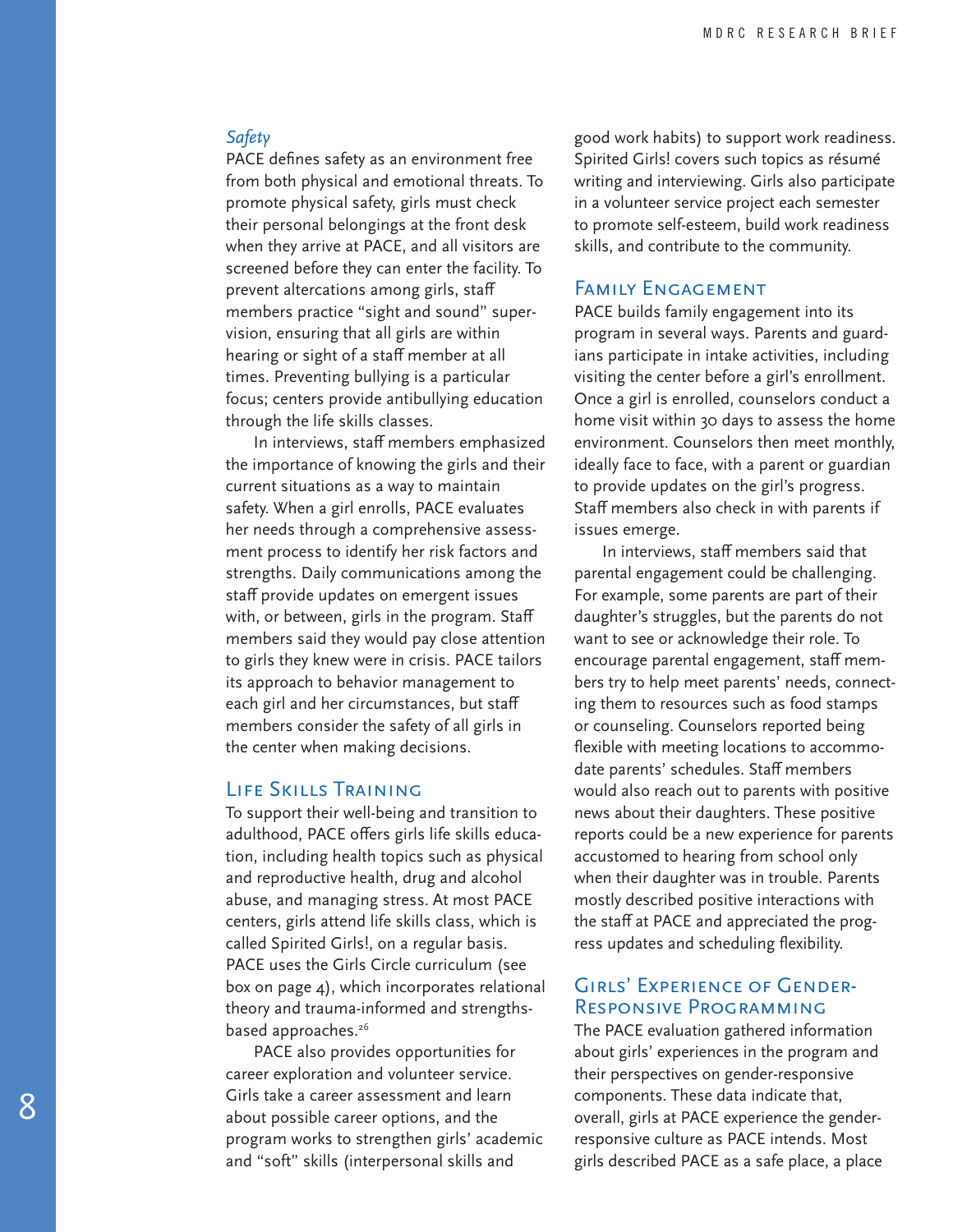they felt cared for, and they told of positive relationships with the staff at PACE. Girls enjoyed the small class sizes and individual attention. Most girls also enjoyed the Spirited Girls! class. They said that the counseling they received at PACE helped them recognize positive qualities about themselves and gain self-esteem. Nearly all girls interviewed said there was at least one PACE staff member with whom they could discuss personal issues. One girl said, "You have people to talk to. Even if your mom's not around, they make you feel like you have a home [at PACE]."

Not all girls enjoyed the program. Some girls interviewed disliked or felt awkward with the way staff members related to them; for example, some girls felt babied.<sup>27</sup> The minority of girls who did not like Spirited Girls! expressed discomfort with the topics dis cussed and the group discussions. The data suggest that not getting along with other girls in the program could contribute to a girl's early departure.<sup>28</sup> Some girls said that they came to PACE because of problems with other girls at a previous school, so this finding may not be a product of the singlesex environment at PACE.

#### **L E A R N I N G F R O M P A C E**

PACE provides one example of how genderresponsive principles can be put into action. The research found that PACE was successful in implementing its model as planned, owing to an approach that specified the intended program components and focused on training staff. PACE also benefits from stable sources of funding: a line-item appropriation in Florida's state budget through the Florida Department of Juvenile Justice, and per student funding from local school districts. Consistent funding allows it to maintain a relatively stable staffing structure from year to year.

The implementation research on PACE, detailed in a separate report, has shown that gender-responsive principles can be put into operation.29 The impact study of PACE will address the question of the program's effec tiveness. Results to be released in 2018 will

include PACE's impact on important out comes for girls, such as school success, delinquency, relationships, and mental health, as well as the cost-effectiveness analysis. This will add to the body of knowledge about the effectiveness of gender-responsive programs for a population at risk of delinquency and other negative outcomes.

#### **NOTES**

1 Boxer and Goldstein (2012).

2 Covington and Bloom (2017).

3 Chesney-Lind, Morash, and Stevens (2008), Snyder and Sickmund (2006).

4 FBI statistics available at https://ucr.fbi.gov/ ucr-publications.

5 Chesney-Lind, Morash, and Stevens (2008).

6 Acoca and Dedel (1998).

7 Chesney-Lind, Morash, and Stevens (2008); Belknap, Holsinger, and Dunn (1997).

8 Chesney-Lind (1973).

9 Acoca and Dedel (1998).

10 Office of Juvenile Justice and Delinquency Preven tion (2017).

11 Zahn, Hawkins, Chiancone, and Whitworth (2008).

12 National Crittenton Foundation (2016). National Girls Initiative was formerly known as the National Girls Institute.

13 Office of Juvenile Justice and Delinquency Preven tion (2017).

14 Miller et al. (1995); Chesney-Lind and Shelden (2014). 15 Maniglia (1998); see "Female Psychology and the Study of Difference."

16 Hubbard and Matthews (2008).

17 Chesney-Lind, Morash, and Stevens (2008).

18 Garcia and Lane (2013).

19 Hodge, Holsinger, and Maziarka (2015); King and Foley (2014).

20 Kerig and Schindler (2013).

21 Saxena, Messina, and Grella (2014).

22 Day, Zahn, and Tichavsky (2015).

23 The evaluation employs a random assignment design. Data sources for the study include program participation and cost data; a survey of PACE staff members; observa tions of program activities; interviews with staff members, girls, and parents; focus groups with girls; and a follow-up survey to the study sample of girls 12 months after study enrollment.

24 Treskon, Millenky, and Freedman (2017).

25 SAMHSA's description of a trauma-informed ap proach includes a focus on safety, trustworthiness, and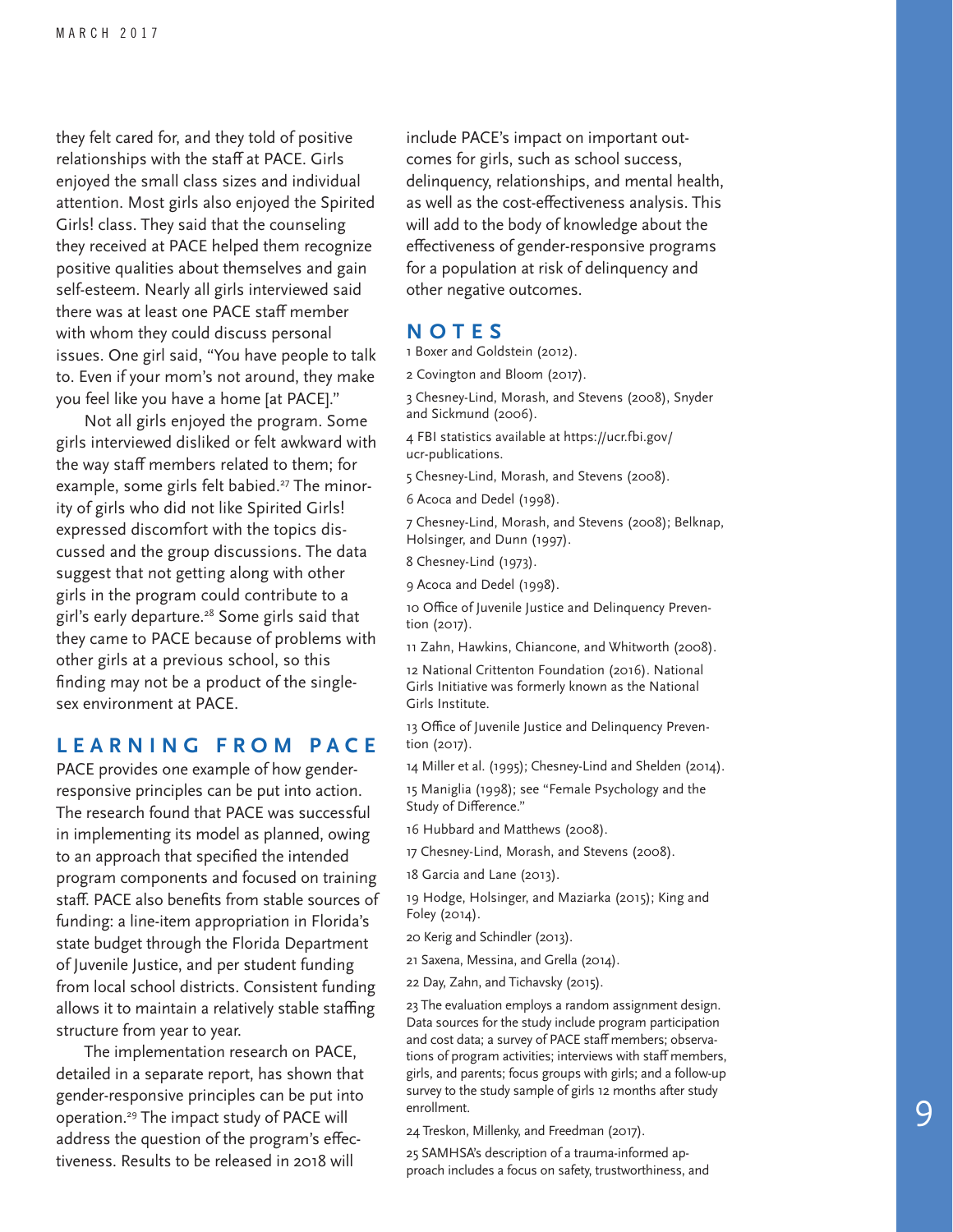transparency; a focus on collaboration and relationships; a strengths-based approach; and recognition of cultural, historical, and gender issues. See Substance Abuse and Mental Health Services Administration (2014).

26 One Circle Foundation (2012); Gies et al. (2015). Until recently, PACE had used an Spirited Girls! curriculum developed in-house in the 1990s.

27 In the study's 12-month follow-up survey, 19 percent of girls who had attended PACE said they felt misunderstood by PACE staff members.

28 In the study's 12-month follow-up survey, nearly onethird of girls who had left PACE said that not liking or get ting along with other girls in the program was a contribut ing factor in their departure from the program.

29 Treskon, Millenky, and Freedman (2017).

#### **REFERENCES**

Acoca, Leslie, and Kelly Dedel. 1998. *No Place to Hide: Understanding and Meeting the Needs of Girls in the Cali fornia Juvenile Justice System*. San Francisco, CA: National Council on Crime and Delinquency.

Belknap, Joanne, Kristi Holsinger, and Melissa Dunn. 1997. "Understanding Incarcerated Girls: The Results of a Focus Group Study." *Prison Journal* 77, 4: 381-404.

Boxer, Paul, and Sara E. Goldstein. 2012. "Treating Juvenile Offenders: Best Practices and Emerging Critical Issues." Pages 323-340 in Elena L. Grigorenko (ed.), *Handbook of Ju venile Forensic Psychology and Psychiatry*. New York: Springer.

Chesney-Lind, Meda. 1973. "Judicial Enforcement of the Female Sex Role." *Issues in Criminology* 3: 51-71.

Chesney-Lind, Meda. 2001. "What About the Girls? Delin quency Programming As If Gender Mattered." *Corrections Today* 63, 1: 38-45.

Chesney-Lind, Meda, Merry Morash, and Tia Stevens. 2008. "Girls' Troubles, Girls' Delinquency, and Gender Responsive Programming: A Review." *Australian & New Zealand Journal of Criminology* 4, 1: 162-189.

Chesney-Lind, Meda, and Randall G. Shelden. 2014. *Girls, Delinquency and Juvenile Justice.* New York: Wiley.

Covington, Stephanie S., and Barbara E. Bloom. 2017. "Center for Gender and Justice." Website: http://centerfor genderandjustice.org/.

Day, Jacob C., Margaret A. Zahn, and Lisa P. Tichavsky. 2015. "What Works for Whom? The Effects of Gender Responsive Programming on Girls and Boys in Secure Detention." *Journal of Research in Crime and Delinquency* 52, 1: 93-129.

Dodge, Kenneth A. 2004. "Public Policy and the 'Dis covery' of Girls' Aggressive Behavior." Pages 302-312 in Martha Putallaz and Karen L. Bierman (eds.), *Aggression, Antisocial Behavior, and Violence Among Girls: A Develop mental Perspective*. New York: Guilford Press.

Garcia, Crystal A., and Jodi Lane. 2013. "What a Girl Wants, What a Girl Needs: Findings from a Gender-Specific Focus Group Study." *Criminology & Penology* 59, 4: 536-561.

Gies, Stephen V., Marcia I. Cohen, Mark Edberg, Amanda Bobnis, Elizabeth Spinney, and Elizabeth Berger. 2015. *The Girls Circle: An Evaluation of a Structured Support Group Program for Girls*. Bethesda, MD: Development Services Group, Inc.

Greene, Peters, and Associates. 1998. *Guiding Principles for Promising Female Programming: An Inventory of Best Practices*. Washington, DC: Office of Juvenile Justice and Delinquency Prevention, U.S. Department of Justice.

Grella, Christine E., and Vandana Joshi. 2003. "Treat ment Processes and Outcomes Among Adolescents with a History of Abuse Who Are in Drug Treatment." *Child Maltreatment* 8, 1: 7-18.

Hodge, Jessica P., Kristi Holsinger, and Kristen Maziarka. 2015. "Assessing the Status of Gender-Specific Programs Through the Lens of Juvenile Justice Staff." *Women & Criminal Justice* 25, 3: 184-200.

Hubbard, Dana Jones, and Betsy Matthews. 2008. "Rec onciling the Differences Between the 'Gender-Responsive' and 'What Works' Literatures to Improve Services for Girls." *Crime & Delinquency* 54, 2: 225-258.

Iowa Commission on the Status of Women. 1999. *Providing Gender-Specific Services for Adolescent Female Offenders: Guidelines and Resources*. Des Moines: Iowa Commission on the Status of Women, Iowa Department of Human Rights.

Kerig, Patricia K., and Sheryl R. Schindler. 2013. "Engen dering the Evidence Base: A Critical Review of the Con ceptual and Empirical Foundations of Gender-Responsive Interventions for Girls' Delinquency." *Laws* 2: 244-282.

King, Erica, and Jillian E. Foley. 2014. *Gender-Responsive Policy Development in Corrections: What We Know and Roadmaps for Change*. Washington, DC: National Institute of Corrections, U.S. Department of Justice.

Maniglia, Rebecca. 1998. "Juvenile Female Offenders: A Status of the States Report." Washington, DC: Office of Juvenile Justice and Delinquency Prevention, U.S. Depart ment of Justice. Website: www.ojjdp.gov/pubs/gender/.

Miller, Darcy, Catherine Trapani, Kathy Fejes-Mendoza, Carolyn Eggleston, and Donna Dwiggins. 1995. "Adoles cent Female Offenders: Unique Considerations." *Adoles cence* 30, 118: 429-435.

National Crittenton Foundation. 2016. "National Girls Initiative." Website: www.nationalcrittenton.org/what-wedo/national-girls-initiative.

Office of Juvenile Justice and Delinquency Prevention. 2017. "Girls and the Juvenile Justice System." Accessed January 30. Website: http://www.ojjdp.gov/policyguid ance/girls-juvenile-justice-system/.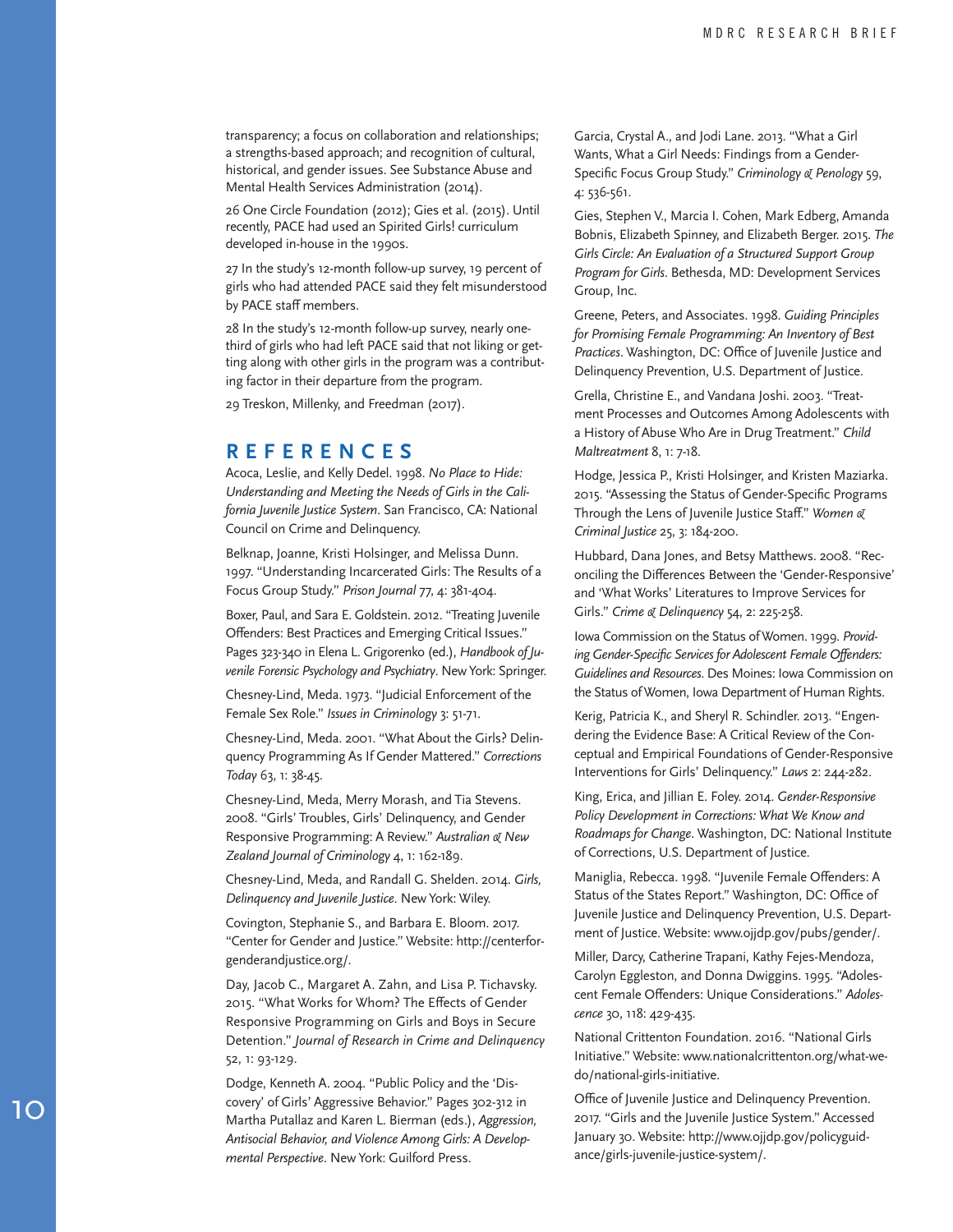One Circle Foundation. 2012. "Girls Circle." Website: https://onecirclefoundation.org/GC.aspx.

Saxena, Preeta, Nena Messina, and Christine Grella. 2014. "Who Benefits from Gender Responsive Treatment? Accounting for Abuse History on Longitudinal Outcomes for Women in Prison." *Criminal Justice and Behavior* 41, 4: 417-432.

Snyder, Howard N., and Melissa Sickmund. 2006. *Juvenile Offenders and Victims: 2006 National Report.* Washington, DC: U.S. Department of Justice, Office of Justice Programs, Office of Juvenile Justice and Delinquency Prevention.

Substance Abuse and Mental Health Services Administration. 2014. *SAMHSA's Concept of Trauma and Guidance for a Trauma-Informed Approach*. HHS Publication No. (SMA) 14-4884. Rockville, MD: Substance and Mental Health Services Administration.

Treskon, Louisa, Megan Millenky, and Lily Freedman. 2017. *Helping Girls Get Back on Track: An Implementation Study of the PACE Center for Girls*. New York: MDRC.

Zahn, Margaret A., Stephanie R. Hawkins, Janet Chiancone, and Ariel Whitworth. 2008. *The Girls Study Group — Charting the Way to Delinquency Prevention for Girls*. Washington, DC: Office of Juvenile Justice and Delinquency Prevention, U.S. Department of Justice.

#### **ACKNOWLEDGMENTS**

The PACE evaluation is made possible through the support of many individuals and organizations. It is funded by the Edna McConnell Clark Foundation, the Corporation for National and Community Service, the Jessie Ball duPont Fund, and the Healy Foundation. At the Edna McConnell Clark Foundation, we are grateful for the leadership of Teresa Power and Gabriel Rhoads.

The authors would like to thank the staff members of the PACE centers that are participating in the evaluation for providing collaboration on this project while working tirelessly to provide services to girls in their communities. The PACE headquarters staff was also critical in supporting the evaluation and providing feedback on this brief. In particular, we are grateful to Mary Marx, Shana Brodnax, and Lymari Benitez.

At MDRC, we thank Megan Millenky, Ginger Knox, Dan Bloom, Christopher Boland, and Samantha Wulfsohn for their comments on the brief. Hannah Wagner provided research assistance. Carolyn Thomas designed the graphic of PACE's program model. Jennie Kaufman was our editor. Finally, we are grateful to the young people who agreed to participate in the research and who made this study possible.

This material is based upon work supported by the Social Innovation Fund, a program of the Corporation for National and Community Service (CNCS). The Edna McConnell Clark Foundation's Social Innovation Fund includes support from CNCS and 15 private co-investors: The Edna McConnell Clark Foundation, The Annie E. Casey Foundation, The Duke Endowment, The William and Flora Hewlett Foundation, The JPB Foundation, George Kaiser Family Foundation, The Kresge Foundation, Open Society Foundations, The Penzance Foundation, The Samberg Family Foundation, The Charles and Lynn Schusterman Family Foundation, The Starr Foundation, Tipping Point Community, The Wallace Foundation, and the Weingart Foundation.

Dissemination of MDRC publications is supported by the following funders that help finance MDRC's public policy outreach and expanding efforts to communicate the results and implications of our work to policymakers, practitioners, and others: The Annie E. Casey Foundation, Charles and Lynn Schusterman Family Foundation, The Edna McConnell Clark Foundation, Ford Foundation, The George Gund Foundation, Daniel and Corinne Goldman, The Harry and Jeanette Weinberg Foundation, Inc., The JPB Foundation, The Joyce Foundation, The Kresge Foundation, Laura and John Arnold Foundation, Sandler Foundation, and The Starr Foundation.

In addition, earnings from the MDRC Endowment help sustain our dissemination efforts. Contributors to the MDRC Endowment include Alcoa Foundation, The Ambrose Monell Foundation, Anheuser-Busch Foundation, Bristol-Myers Squibb Foundation, Charles Stewart Mott Foundation, Ford Foundation, The George Gund Foundation, The Grable Foundation, The Lizabeth and Frank Newman Charitable Foundation, The New York Times Company Foundation, Jan Nicholson, Paul H. O'Neill Charitable Foundation, John S. Reed, Sandler Foundation, and The Stupski Family Fund, as well as other individual contributors.

The findings and conclusions in this report do not necessarily represent the official positions or policies of the funders.

For information about MDRC and copies of our publications, see our website: www.mdrc.org. Copyright © 2017 by MDRC®. All rights reserved.